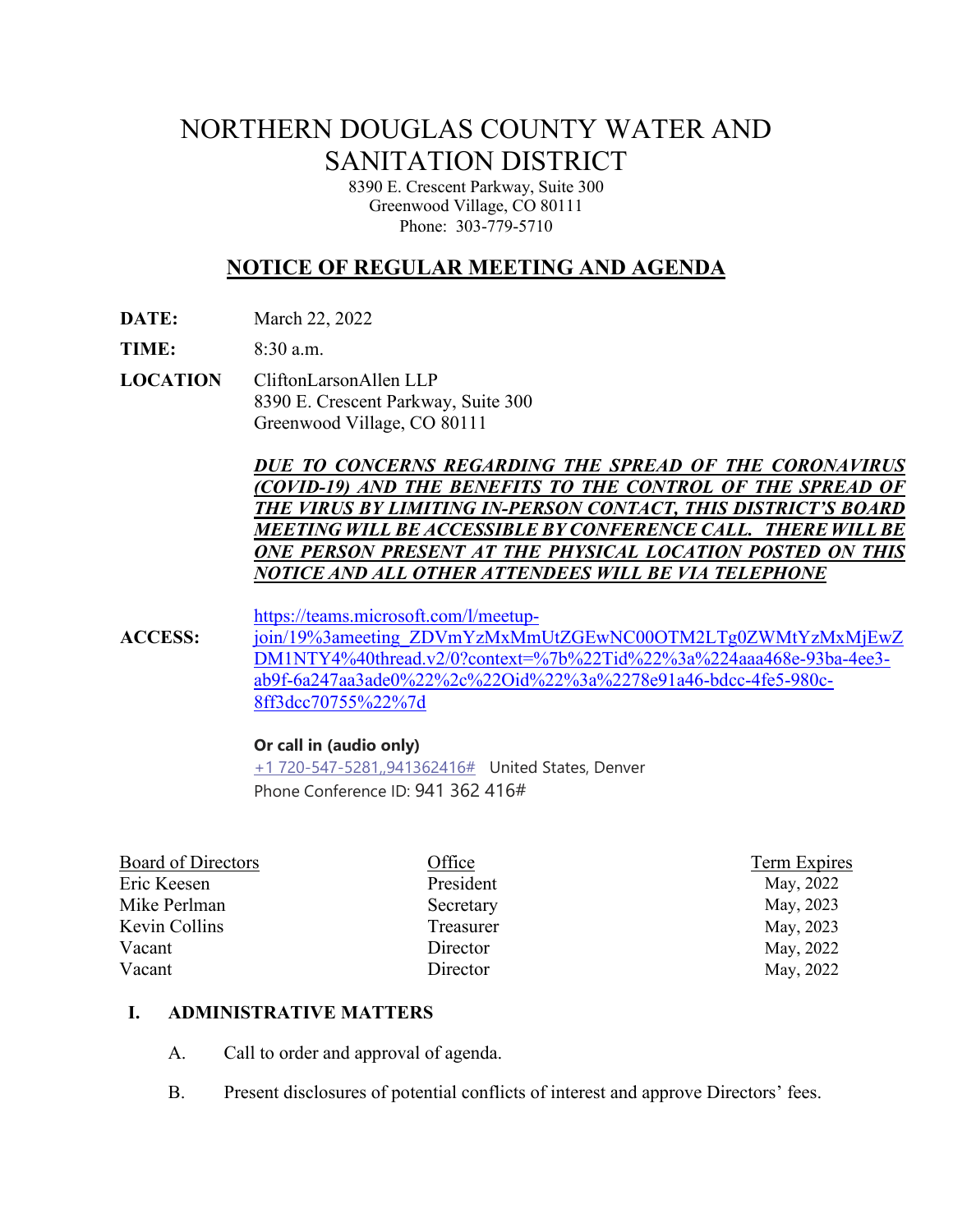- C. Confirm quorum, location of meeting and posting of meeting notices.
- D. Public Comment.

Members of the public may express their views to the Board on matters that affect the District that are otherwise not on the agenda. Comments will be limited to three (3) minutes per person.

E. Review and consider approval of minutes from the February 22, 2022, regular Board meeting (enclosure).

### **II. FINANCIAL MATTERS**

- A. CLA Wealth Advisors update (enclosure).
- B. Review, ratify and approval of claims (enclosure).
- C. Review and consider acceptance of February28, 2022 Unaudited Financial Statements (enclosure).
- D. Consider approval of CliftonLarsonAllen LLP Master Service Agreement and related statement(s) of work (enclosure).
- E. Other.

# **III. MANAGER MATTERS**

- A. Update on conservation rebates and incentive policy (enclosure).
- B. Other.

#### **IV. LEGAL MATTERS**

A. Other

# **V. ENGINEER MATTERS**

- A. Engineering Information Reports (enclosure).
- B. Discuss status of installation of new meters.
- C. Consider Approval of Kennedy/Jenks Consultants, Inc. Work Order Regarding Initial Preparation of District's GIS for water and wastewater at a NTE amount of \$15,000 (enclosure).

#### **VI. DIRECTOR MATTERS**

A. Confirm quorum for April 26, 2022 regular Board meeting.